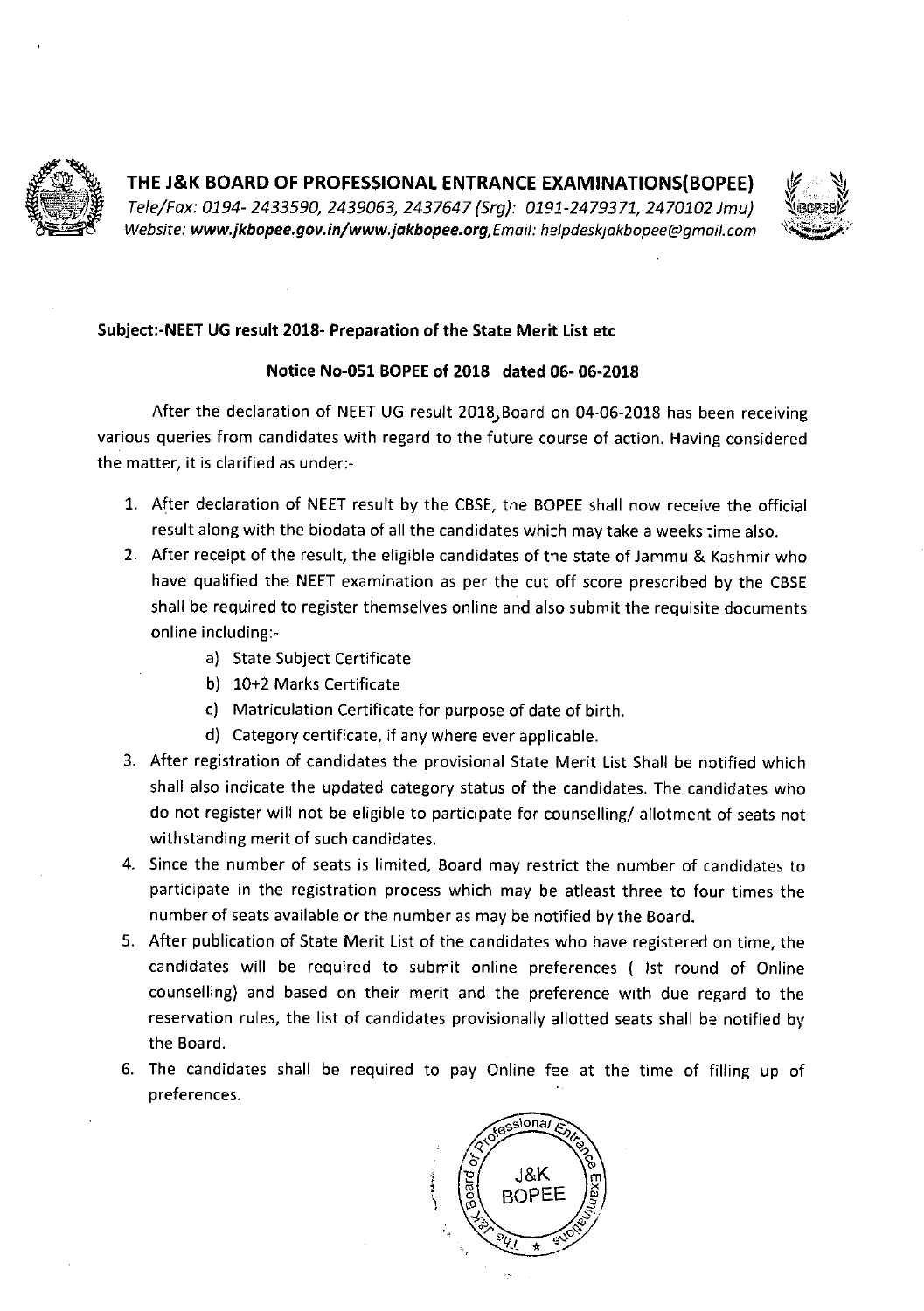- 7. The seats in ASCOMS under OM, P&B and Management quota seats (other than under Hindu Minority Quota and NRI) shall also be filled up during the 1st round of online counselling on the basis of merit cum preferences.
- 8. The seats in the IDS Jammu except under NRI quota shall be filled up during Ist round of online counselling.
- 9. The seats under Hindu Minority Quota /NRI in ASCOMS/IDS as the case may be shall be filled up as per the schedule notified by the Board. However, the candidates willing to be considered under NRl/Hindu Minority Quota shall have to submit documents in the BOPEE office Srinagar/Jammu, the details whereof shall be notified separately
- 10. The candidates should register their active email address/mobile number during online registration which shall be used for sending mails/ SMS to the candidates.
- 11. Since the admission to the medical colleges is a time bound process, the candidates will get brief time for purpose of registration /filling up of preferences. They should, therefore not wait for the last day/date fixed by the Board for the purpose.
- 12. The candidates in their own interest are advised to remain in touch with the BOPEE website www.jkbopee.gov.in for updates if any

 $NOTE$ :-

- 1. The candidates who are the state subjects but have appeared from some other state shall have to contact the Board office in advance so that their cases are examined on merit and decisions taken accordingly.
- 2. The candidates are advised to go through the Brochure of BOPEE which shall be shortly available in the Boards website.

## *ERRORS & OMISSIONS EXCEPTED.*

## No. BOPEE/Exam/NEET-UG-12/2018

Copy to the:-

- 1. Principal Secretary to the Hon'ble Chief Minister.
- 2. Principal Secretary & Secretary to Government, Health & Medical Education Department.
- 3. Commissioner/Secretary to Government, ARI & Trainings Department.
- 4. Commissioner/Secretary to Government, General Administration Department.
- 5. Secretary, J&K BOPEE.
- 6. Principal/Dean, GMC, Srinagar/Jammu for information and necessary action.
- 7. Director, SKIMS, Soura, Srinagar for information and necessary action.
- 8. Principal, Government Dental College, Jammu/Srinagar.
- 9. Principal/Director, ASCOMS, Jammu for information and necessary action.